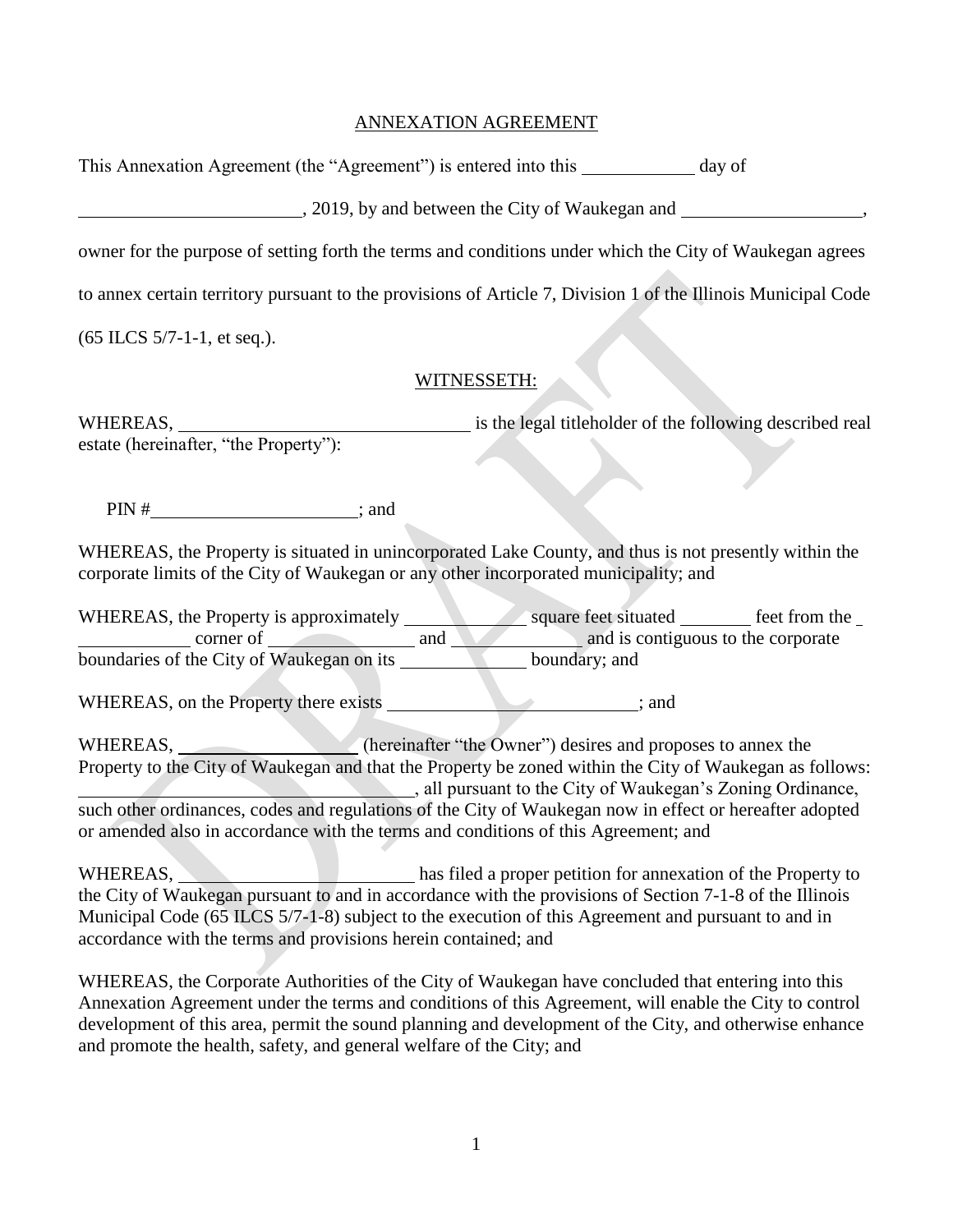WHEREAS, a public hearing was held thereon pursuant to due notice and publication, all as prescribed by law, and said Corporate Authorities find that it is in the best interest of the City of Waukegan that the Property be annexed to Waukegan in accordance with the provisions of this Agreement.

NOW THEREFORE, pursuant to and in accordance with the provisions of Article 11, Section 15.1 et seq. of the Illinois Municipal Code (65 ILCS 5/11-15.1-1 et seq.) and in consideration of the mutual covenants and agreements herein and other good and valuable consideration, the parties hereto agree as follows:

- 1. LEGAL CONFORMANCE. This Agreement is made pursuant to, and in accordance with, the City of Waukegan, Illinois Code of Ordinances, including, but not limited to its Zoning Ordinance, and all applicable provisions of the Illinois Compiled Statutes and the Illinois Constitution.
- 2. ANNEXATION: The Owners of the property described herein have filed with the City of Waukegan a proper petition, pursuant to and in accordance with the provisions of 7-1-8 of the Illinois Municipal Code, conditioned upon the execution of this Agreement and in compliance with the terms and provisions contained herein, to annex the Property to the City of Waukegan. Prior to the annexation, the Owners shall prepare a Plat of Annexation at the Owner's sole expense.
- 3. ZONING: Upon annexation, the Property will be zoned for use as a \_\_\_\_\_\_\_\_\_\_\_\_\_\_\_\_\_\_\_\_\_\_\_\_\_\_\_\_\_\_. This agreement, in its entirety, together with the aforesaid Petition for Annexation, shall be null, void, and of no effect, unless the property is validly zoned and classified as described in this section, under the City of Waukegan Zoning Ordinance as hereinafter set forth and amended.
- 4. UTILITIES: Waukegan potable water shall serve the Property from the main located in the right-of-way. Waukegan sanitary sewer will serve the Property from the main located in the right-of-way. The Owners understand, acknowledge, and agree, that any connection to such utility services and public improvements they are not already connected to shall be done in accordance with City engineering standards, the Code of Ordinances, and any and all costs related thereto shall be the responsibility of the Owners.
- 5. ANNEXATION AND PERMIT FEES. The amount of annexation permit, license, inspection, recapture, and connection fees imposed by the City, which are applicable and required by City Ordinances and Resolutions shall be paid by the Owners.
- 6. CITY CODES: Except as modified by the terms of this Agreement, the Owners shall comply with all applicable existing and future codes, rules, regulations, resolutions, and ordinances of the City of Waukegan.
- 7. OTHER TAXING DISTRICTS. Owner understands that upon annexation, the property will be within the boundaries of other taxing districts, which may include but is not limited to the Waukegan School District and the Waukegan Park District.
- 8. FIRE PREVENTION DISTRICT TAXES. Pursuant to the provisions of the Illinois Municipal Code (70 ILCS 705/20) or any successor statute, the Owners shall reimburse the City in full upon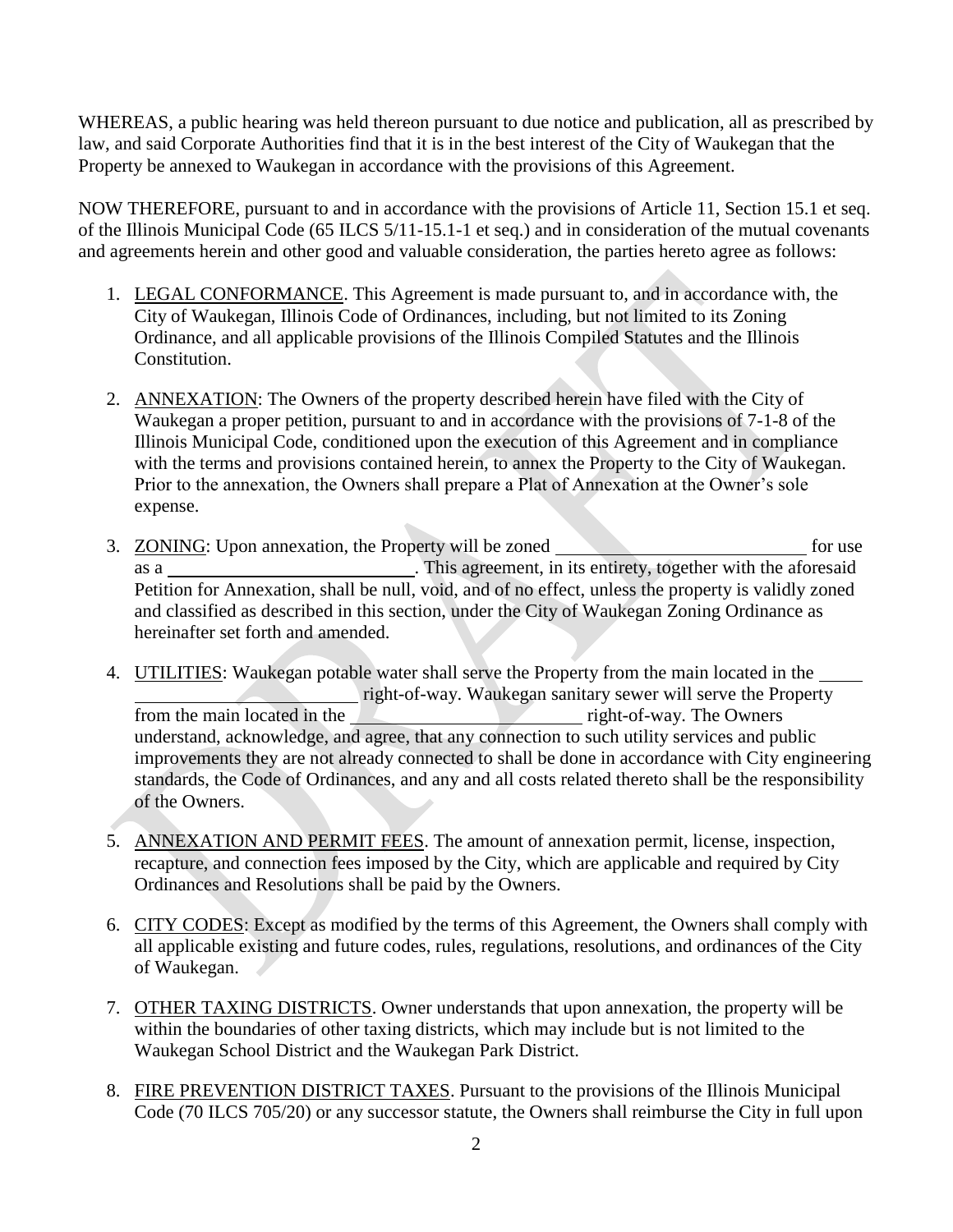annexation for all taxes due from the City to any fire protection district as a result of a fire protection district disconnection resulting from this annexation.

- 9. NOTICES: All notices shall be sent to the parties at the following addresses, unless changed by subsequent notice:
	- a. City of Waukegan, 100 N. Martin L. King, Jr. Avenue, Waukegan, IL 60085
	- b. City Clerk, 100 N. Martin L. King, Jr. Avenue, Waukegan, IL 60085
	- c. Engineering Department, 1700 N. McAree Road, Waukegan, IL 60085
	- d. Planning and Zoning Department, 100 N. Martin L. King, Jr. Avenue, Waukegan, IL 60085
	- e. Robert Long, Corporation Counsel, 19 N. County Street, Waukegan, IL 60085
	- f. Property Owner:
- 10. TIME IS OF THE ESSENCE: Time is of the essence in this Agreement.
- 11. CONFLICT IN REGULATIONS. The provisions of this Agreement shall supersede any provisions of any ordinances, codes, or regulations of the City of Waukegan which are in conflict with the provisions of this Agreement.
- 12. CONDITIONS PRECEDENT: It is understood and agreed by the parties hereto that this Agreement, in its entirety, together with the petition of the Owners for annexation of the Property to Waukegan, shall be null and void and of no force or effect unless the Property is validly zoned and classified under Waukegan's Zoning Ordinance in accordance herewith.
- 13. SEVERABILITY: The provisions of this Agreement are severable, and if any court of competent jurisdiction shall adjudge any provision hereof to be invalid or unenforceable, such provision shall be deemed to be stricken here from and the invalidity thereof shall not affect any of the other provisions herein contained.
- 14. BINDING EFFECT AND TERM: This Agreement shall be binding upon an inure to the benefit of the parties hereto, their successors and assigns, including specifically any successor owners of record of the Property, whether directly or beneficially, and their assignees, lessees or others deriving any interest in the Property through them, any successor municipal authorities of the City or successor municipalities, for the maximum period allowed by State Law, a period of twenty (20) years, from the date of execution hereof. This agreement and all of its terms and conditions shall be binding on the Owners, any and all successor owners, their heirs and assigns. If the Property is not annexed to the City within the twenty-year term of this Agreement the City will only be obligated to provide sewer and water services if then owner enters into a new Annexation Agreement with the City and subsequent owners of the property.
- 15. RECORDING. This Agreement shall be recorded by the City Clerk in the Lake County Recorder's Office at the expense of the Owners.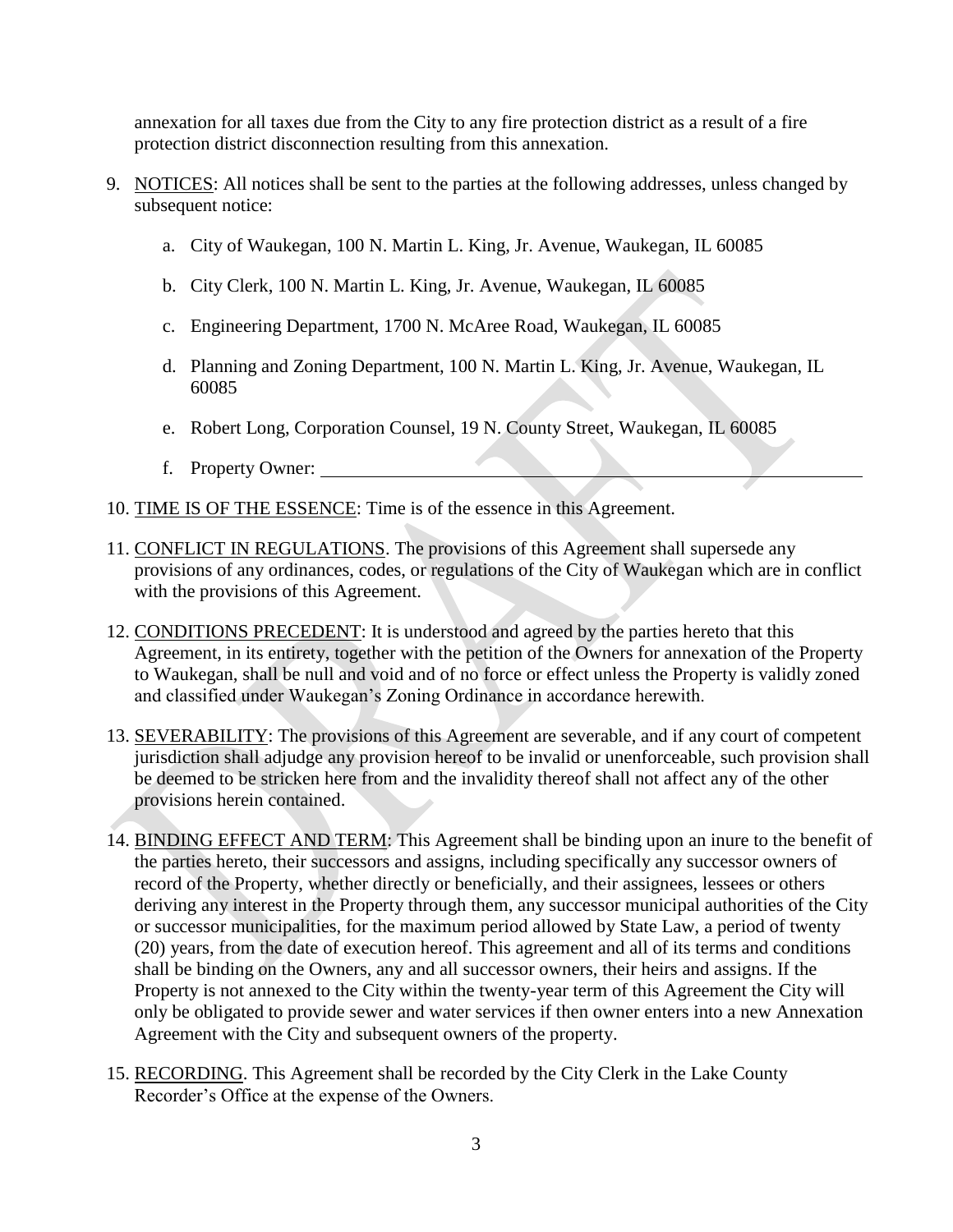- 16. LIMITATION OF PERSONAL LIABILITY OF MUNICIPAL OFFICIALS. The Owners agree to defend and hold the City of Waukegan, including the agents, officers, and employees of the City, harmless from any and all actions, causes of action, claims, litigation in law or chancery, attorneys fees, and costs required to defend against efforts by anyone to set aside this Agreement, its terms, or the annexation.
- 17. BREACH. The Owners agree that the City shall have no continuing obligation to provide sewer service, water or other publicly owned utilities to the Property if the Owners fail to comply with all the terms, conditions, and covenants contained in this Agreement. In the instance of a breach off this Agreement, the City, in its sole discretion, may disconnect he Property from the City and terminate any and all public utility services, including water or sewer.

IN WITNESS WHEREOF, the Corporate Authorities have caused this Agreement to be executed by the duly authorized Mayor of Waukegan, attested by the City Clerk and the corporate seal affixed hereto, and Brandon Aranda has hereunto set his hand and seal as of the day first above written.

FOR THE CITY OF WAUKEGAN, an Illinois municipal corporation

Sam Cunningham, Mayor

ATTEST:

Janet E. Kilkelly, City Clerk

(CITY SEAL)

OWNER: